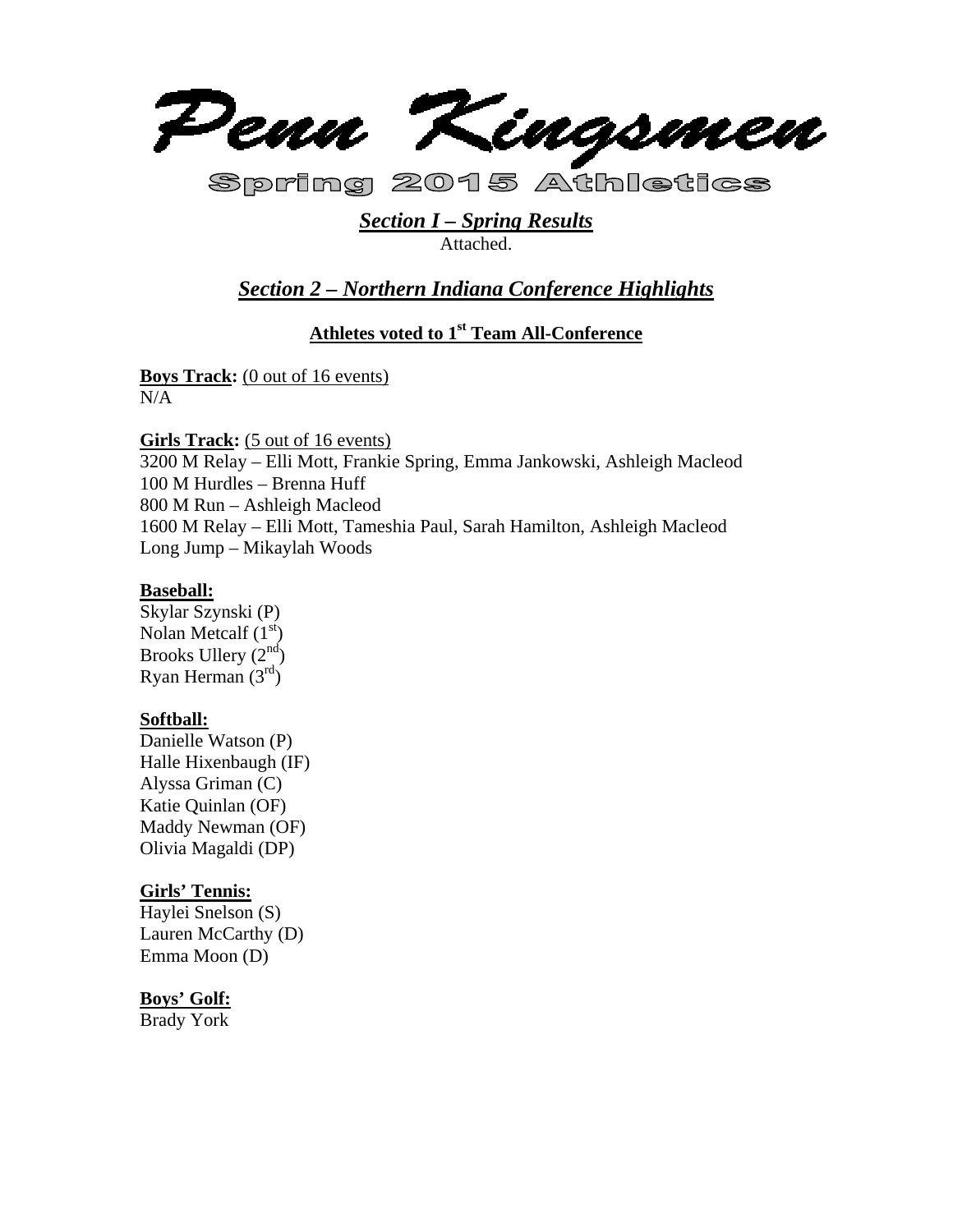### **Northern Indiana Conference MVP Spring Athletes**

Danielle Watson – Softball

#### **Northern Indiana Conference Spring Coaches of the Year**

Tony Polizzotto – Boys Golf Greg Dikos – Baseball Beth Zachary – Softball

### **N.I.C. All-Sports Award**

2013-14 Boys' NIC All Sport Award (1995-present) 2013-14 Girls' NIC All Sport Award (1995-present)

### *Section 3 –1st Team/All-State State Coaches Association Awards*

### **Additional Baseball Awards:**

Skylar Szynski – IBCA 4A All-State Tim Lira – IBCA Academic All-State Greg Dikos – The Tribune's Boys Indiana Coach of the Year

### **Additional Girls Track Awards:**

Frankie Spring – Academic All-State Elli Mott – IATCCC All-State Ashleigh Macleod – IATCCC All-State Sarah Hamilton – IATCCC All-State Emma Jankowski – IATCCC All-State Tameshia Paul – IATCCC All-State

**Additional Boys Track Awards:**   $N/A$ 

**Additional Softball Awards:** 

Danielle Watson – ICGSA All-State Andriana Tashijan – ICGSA All-District Beth Zachary – ICGSA District 2 Coach of the Year Brian Griman – ICGSA District 2 Assistant Coach of the Year

### **Additional Girls Tennis Awards:**

Emma Moon – IHSTeCA All-State Lauren McCarthy – IHSTeCA All-State Haylei Snelson – IHSTeCA All-District Tayla Brown – IHSTeCA All-District Emma Moon – IHSTeCA All-District Lauren McCarthy – IHSTeCA All-District Emma Baker – IHSTeCA All-District Aliya Bralick – IHSTeCA All-District

### **Additional Boys Golf Awards:**

 $N/A$